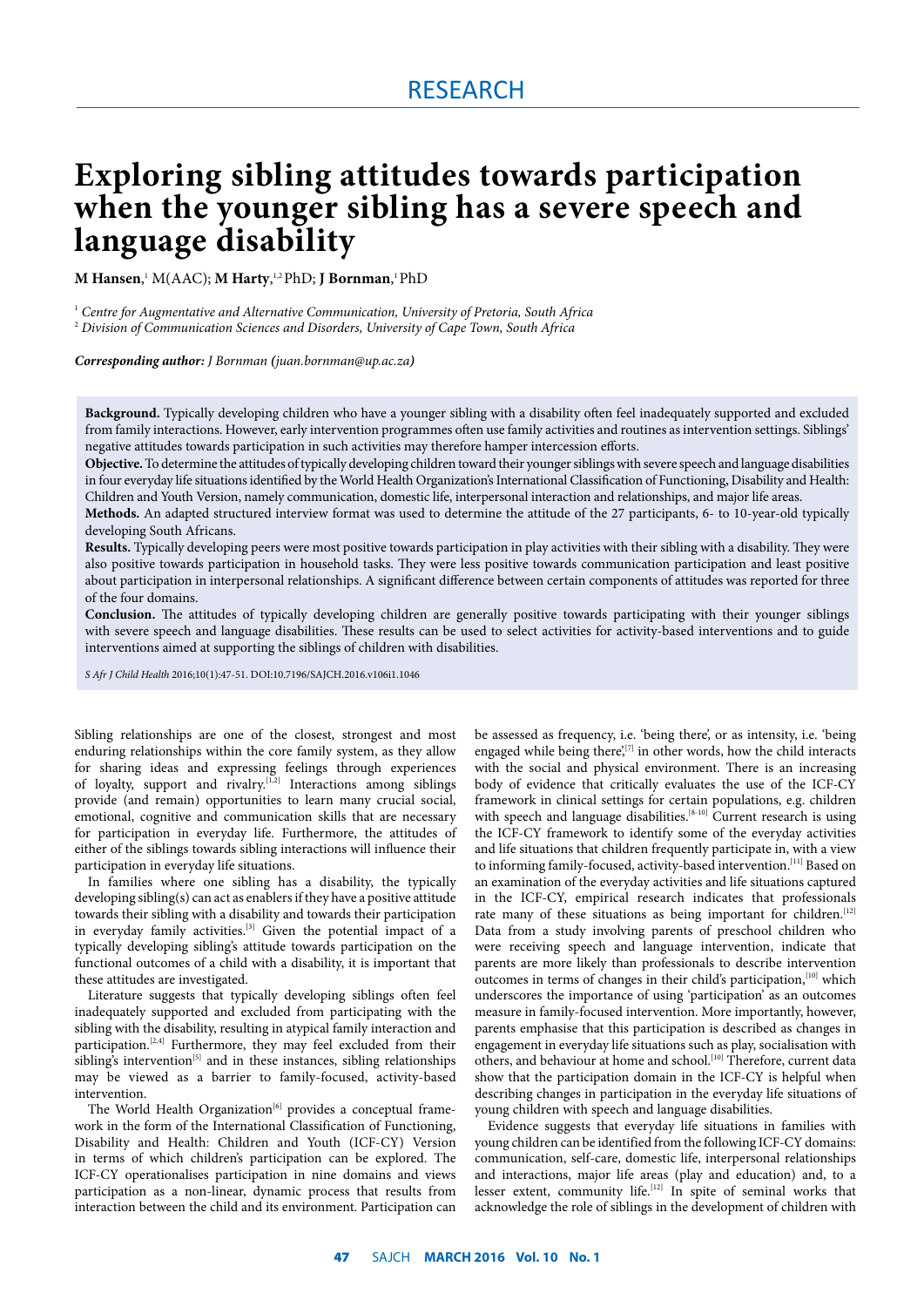# RESEARCH

disabilities<sup>[2,4,13]</sup> and that highlight the fact that siblings' perceptions may differ from those of adults,  $\left[1\right]$  a literature search revealed a paucity of empirical data that describe the attitudes of siblings towards participating in everyday life situations with children with speech and language disabilities.

In this study we consequently used an adapted structured interview schedule format to determine the attitudes of typically developing children towards their younger siblings with severe speech and language disabilities in four everyday life situations, according to the ICF-CY, namely communication (chapter d3), domestic life (chapter d6), interpersonal interactions and relationships (chapter d7) and major life areas (chapter d8).

# **Methods**

**Research design** 

An exploratory descriptive design based on a structured interview schedule with the Talking Mats (Talking Mats Ltd, Scotland) visual framework was used (Fig. 1).

# **Participants**

# **Participant selection criteria**

All participants had to be English speaking, typically developing (not having had to repeat a year at school) children between the ages of 6 and 10 years. They had to have a younger sibling who attended a preschool for children with severe speech and language disability. Although South Africa (SA) has an inclusive education policy, the majority of children with disabilities who attend school still go to separate, 'special' schools for children with disabilities. The special needs preschool that was selected provides an integrated assessment, intervention and preschool environment for ambulatory children with severe speech and language delay and average intelligence quotient (IQ). All participants had to reside permanently with their sibling. The parents of 35 potential participants who met the selection criteria were requested to consent to their child's participation, of whom eight parents refused consent, which resulted in 27 parents consenting on behalf of their children. Assent was then sought from the children themselves, and all assented.

### **Description of the participants and their siblings**

The mean age of the 27 participants (9 male, 18 female) was 8 years (range 6 - 10 years), while the mean age of their siblings (21 male, 6 female) was 5 years (range 3 - 8 years). Age and gender differences were calculated for each of the sibling dyads, of whom nine were same gender (6 male-male, 3 femalefemale). The remaining 18 were mixed gender (15 dyads with a female participant and male sibling, and 3 with a male participant and



*Fig. 1. Example of a completed Talking Mat.*

female sibling). Despite their severe speech and language disability, all the siblings were ambulatory and displayed age-appropriate cognitive abilities, as stipulated by the admission criteria of the preschool they attended.

# **Materials**

Two core theoretical constructs – attitude and participation – were used in the development of the interview items. Attitudes included three components, namely beliefs (the cognitive component) that often attract strong feelings (the affective component) and may then lead to specific actions (the behavioural component).[14] Participation was discussed in terms of the participation domains of the ICF-CY, namely major life areas, interpersonal relationships and domestic life.<sup>[10,12]</sup> Data from these studies informed the selection of three typical everyday life situations with which siblings were bound to interact and that represented three different ICF-CY domains. Communication was added as an additional domain, as it was likely that the participants would have participation restrictions in this domain due to the nature of their sibling's disability. A preliminary set of 40 items that tapped into the affective, behavioural and cognitive aspects of attitude was developed  $(Table 1).$ <sup>[14]</sup>

An expert panel comprising three speechlanguage therapists, five remedial teachers and two occupational therapists with relevant experience subsequently evaluated the items and discarded nine of them. Picture communication symbols (PCSs) that visually depicted the specific item were developed for the remaining 31 items. All symbols were printed on cardboard, laminated and cut into  $\frac{1}{5}$  cm  $\times$  5 cm squares. Velcro was attached to the back of each symbol for easy placement on a regular short-pile mat. A structured interview schedule was developed to ensure consistent presentation of the stimuli to each participant, thereby heightening procedural integrity.

#### **Procedures**

Data were collected by using a structured interview schedule based on the Talking Mats visual framework[15] with a three-point response category: 'Definitely yes' (showing the PCS symbol of a thumbs up and a smiling face); 'Not sure' (showing the PCS symbol of a man shrugging his shoulders) and 'Definitely no' (showing the PCS symbol of thumbs down and a sad face). Talking Mats was developed to assist individuals to express their views or indicate their feelings.<sup>[15]</sup> Each item on the structured interview schedule was read aloud and the matched PCS symbol was shown to each participant individually. When asked how they felt about each item, they indicated their choice by placing the matching PCS symbol under the relevant response category. After completion of all the items, the resulting Talking Mats image was captured with a digital camera. Fig. 1 shows an example of a completed Talking Mat. A series of three trial items was developed to ensure that participants understood the instructions and were able to complete the required task. Prior to the main study, a stringent pilot study was conducted with 30 Grade 1 learners with typically developing sibling(s) to ensure that the language level and suggested procedures were appropriate for the target population. The result was that minor modifications were made to the interview schedule. Next, a second pilot study was conducted with four children who matched the inclusion criteria for the study, which resulted in two items being reworded.[14] No changes were necessary to the 31 items and the scripted interview remained unchanged.

#### **Ethical considerations**

The research adhered to ethical principles as stipulated by the Declaration of Helsinki,<sup>[16]</sup> with ethics approval from the relevant university. Written informed consent was obtained from the principal, the preschool's board of trustees and the parents, followed by assent from the children themselves.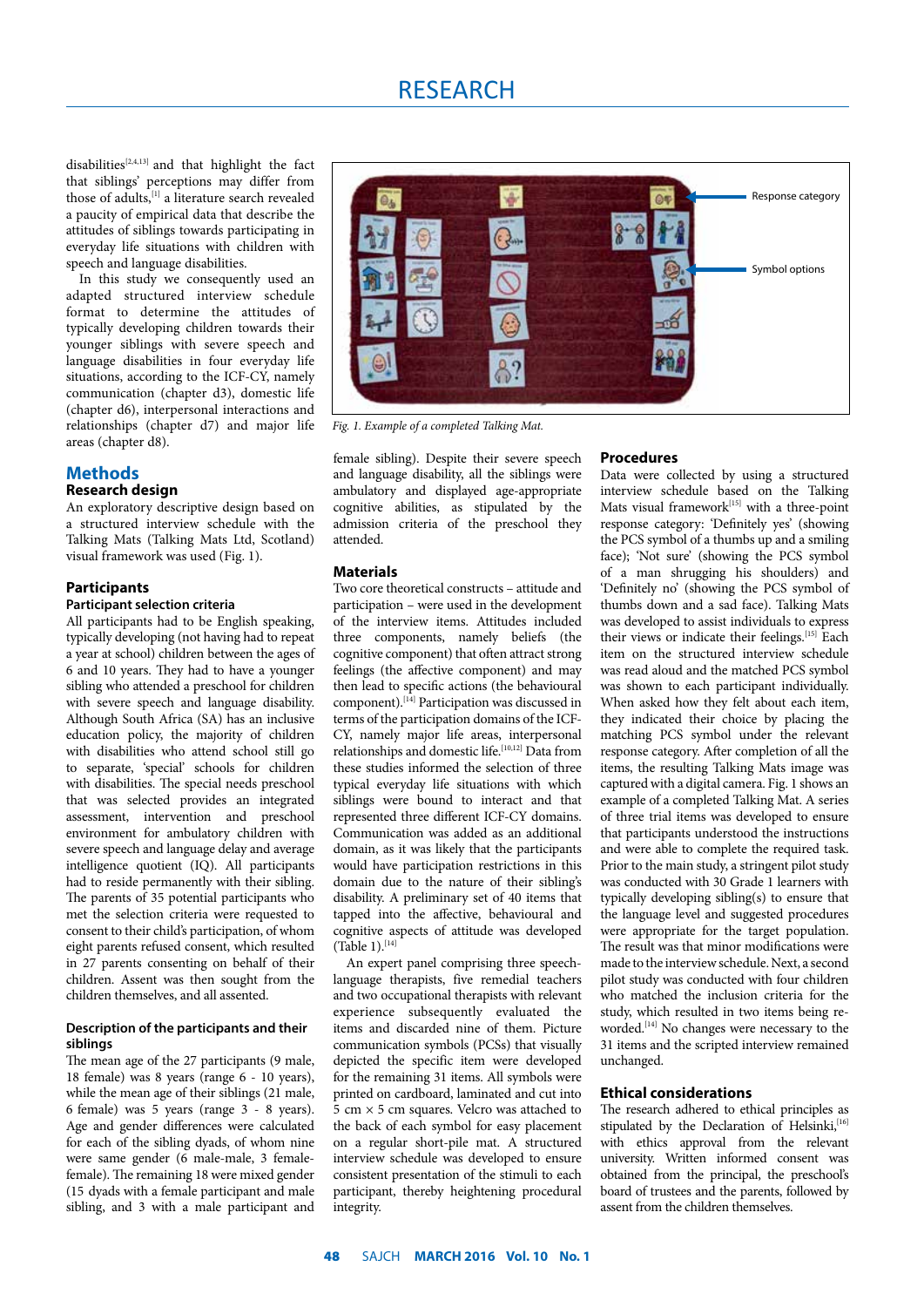# RESEARCH

| Everyday life situations                                                                                               | Definition                                                                                                                                                                                                                                                     | Use                                                                                                                                                                                                                                             | Examples of items from the interview<br>schedule                                           |  |  |
|------------------------------------------------------------------------------------------------------------------------|----------------------------------------------------------------------------------------------------------------------------------------------------------------------------------------------------------------------------------------------------------------|-------------------------------------------------------------------------------------------------------------------------------------------------------------------------------------------------------------------------------------------------|--------------------------------------------------------------------------------------------|--|--|
| Communication<br>(ICF-CY                                                                                               | Communication<br>participation is interactive<br>and reciprocal. Participants<br>exchange ideas, needs,<br>desires and information. It<br>forms the basis of human<br>interaction.                                                                             | Items related to communication<br>participation (receptive<br>and expressive language) in<br>order to determine the typically<br>developing child's attitude<br>towards communication<br>participation with his/her sibling<br>with disability. | Affective item:<br>'I enjoy talking with my brother/sister' (#A3)                          |  |  |
| Chapter d3:<br>Communication)                                                                                          |                                                                                                                                                                                                                                                                |                                                                                                                                                                                                                                                 | Behavioural item:<br>'I ignore my brother/sister when I don't<br>understand him/her' (#B2) |  |  |
|                                                                                                                        |                                                                                                                                                                                                                                                                |                                                                                                                                                                                                                                                 | Cognitive item:<br>'My brother/sister understands everything I say' (#C4)                  |  |  |
| Household tasks<br>$(ICF-CY)$<br>Chapter d6:                                                                           | Household tasks include<br>basic grooming activities, as<br>well as chores in and around<br>the house in which children<br>are expected to participate.                                                                                                        | Items related to participation in<br>household tasks to determine<br>the typically developing child's                                                                                                                                           | Affective item:<br>'I feel proud to be my brother/sister's helper'<br>$(*A8)$              |  |  |
| Domestic life)                                                                                                         |                                                                                                                                                                                                                                                                | attitude towards participation<br>with his/her sibling with<br>disability in household tasks.                                                                                                                                                   | Behavioural item: 'I help my brother/sister do<br>jobs around the house' (#B6)             |  |  |
|                                                                                                                        |                                                                                                                                                                                                                                                                |                                                                                                                                                                                                                                                 | Cognitive item: 'My brother/sister pretends to<br>struggle with easy tasks' (#C8)          |  |  |
| Time and responsibility<br>situations<br>$(ICF-CY)$<br>Chapter d7:<br>Interpersonal interactions<br>and relationships) | Interpersonal interactions<br>focus on establishing and<br>maintaining relationships.<br>Children with disabilities<br>often have limited peer<br>interaction opportunities,<br>thus their interpersonal<br>sibling interactions take on<br>increased meaning. | Items pertaining to joint<br>participation time, time alone<br>and time spent with parents<br>to determine the typically<br>developing child's attitude<br>towards time and responsibility                                                      | Affective item:<br>'I like spending time by myself sometimes' (#A10)                       |  |  |
|                                                                                                                        |                                                                                                                                                                                                                                                                |                                                                                                                                                                                                                                                 | Behavioural item:<br>'I want to spend more time alone with Mom and<br>Dad' (#B5)           |  |  |
|                                                                                                                        |                                                                                                                                                                                                                                                                | issues that relate to participation<br>with his/her sibling with<br>disability.                                                                                                                                                                 | Cognitive item:<br>'Mom and Dad let me spend time by myself'<br>$(\#C11)$                  |  |  |
| Play<br>$(ICF-CY)$<br>Chapter d8:<br>Major life areas)                                                                 | Play participation is regarded<br>as the vehicle for learning. It<br>provides an environment free<br>from pressure where children<br>learn about language, social<br>rules and interaction roles.                                                              | Items pertaining to play<br>and recreational activities                                                                                                                                                                                         | Affective item:<br>'I like playing with my brother/sister' (#A1)                           |  |  |
|                                                                                                                        |                                                                                                                                                                                                                                                                | to determine the typically<br>developing child's attitude<br>towards play participation with                                                                                                                                                    | Behavioural item:<br>'I always include my brother/sister in games I<br>play' $(\#B1)$      |  |  |
|                                                                                                                        |                                                                                                                                                                                                                                                                | his/her sibling with disability.                                                                                                                                                                                                                | Cognitive item:<br>'My brother/sister enjoys playing with me' (#C12)                       |  |  |

# **Table 1. Everyday sibling life situations used in the development of the structured interview schedule**

#### **Data analysis**

The means procedure was employed to determine the mean score for participation in the four everyday life situations. Higher values indicated a more positive attitude. The Friedman two-way analysis of variance (ANOVA) ranked values were used to evaluate differences among the four situations: play (mean (SD) 2.72 (0.24)); participating in household tasks (mean 2.54 (0.22)); communication (mean 2.41 (0.21)); and interpersonal relationships (mean 1.96 (0.29)). SPSS (IBM, USA) compensated for the number of groups when the pairwise comparisons for the Friedman procedure were conducted and allowed a 5% level of significance for each pair. This procedure was repeated to evaluate differences in means among the affective, behavioural and cognitive components of attitudes for each of the everyday life situations.

# **Results**

# **Procedural integrity**

All sessions were video-recorded. Procedural integrity was determined for 20% of randomly selected completed interviews. A rating agreement of 97% was obtained, which indicated a high level of integrity.

# **Comparisons across the four everyday life situations**

The 27 participants' attitudes towards participation in play were positive (mean 2.72 (0.24)). They also showed fairly positive attitudes towards participation in household tasks (mean 2.54 (0.22)) and in communication (mean 2.41 (0.21)). The participants

were least positive about participation in interpersonal relationships (time and responsibility situations such as sharing parental attention), with a mean of 1.96 (0.29). The results of the Friedman procedure, which evaluated differences in means among the four everyday life situations, were significant  $(\chi^2(3)$  (*N*=27) = 52.38, *p*≤0.0001) (Table 2).

Follow-up pairwise comparisons were conducted. The null hypothesis was rejected if the *z*-value was larger than the critical *z*-value, where  $1 - PHI(ZC) = ALPHA/(K(K - 1))$ . The critical *z*-value for an alpha of 0.05 was 2.64 with four groups. The mean for play was significantly higher than the mean for communication (*z*=3.27) and for interpersonal relationships (time and responsibility situations)  $(z=6.96)$ , although no statistically significant difference was observed between the mean values for play and participating in household tasks (*z*=1.79). The mean for interpersonal relationships was significantly lower than for communication (*z*=3.69), participation in household tasks (*z*=5.17) and play (*z*=6.96).

### **Comparisons across the components of the sibling attitude scale**

The Friedman two-way ANOVA was conducted to explore how the three attitude components (affective, behavioural and cognitive) differed across the everyday life situations targeted in this study. The results of the Friedman test were significant for three of the four everyday life situations (Table 3).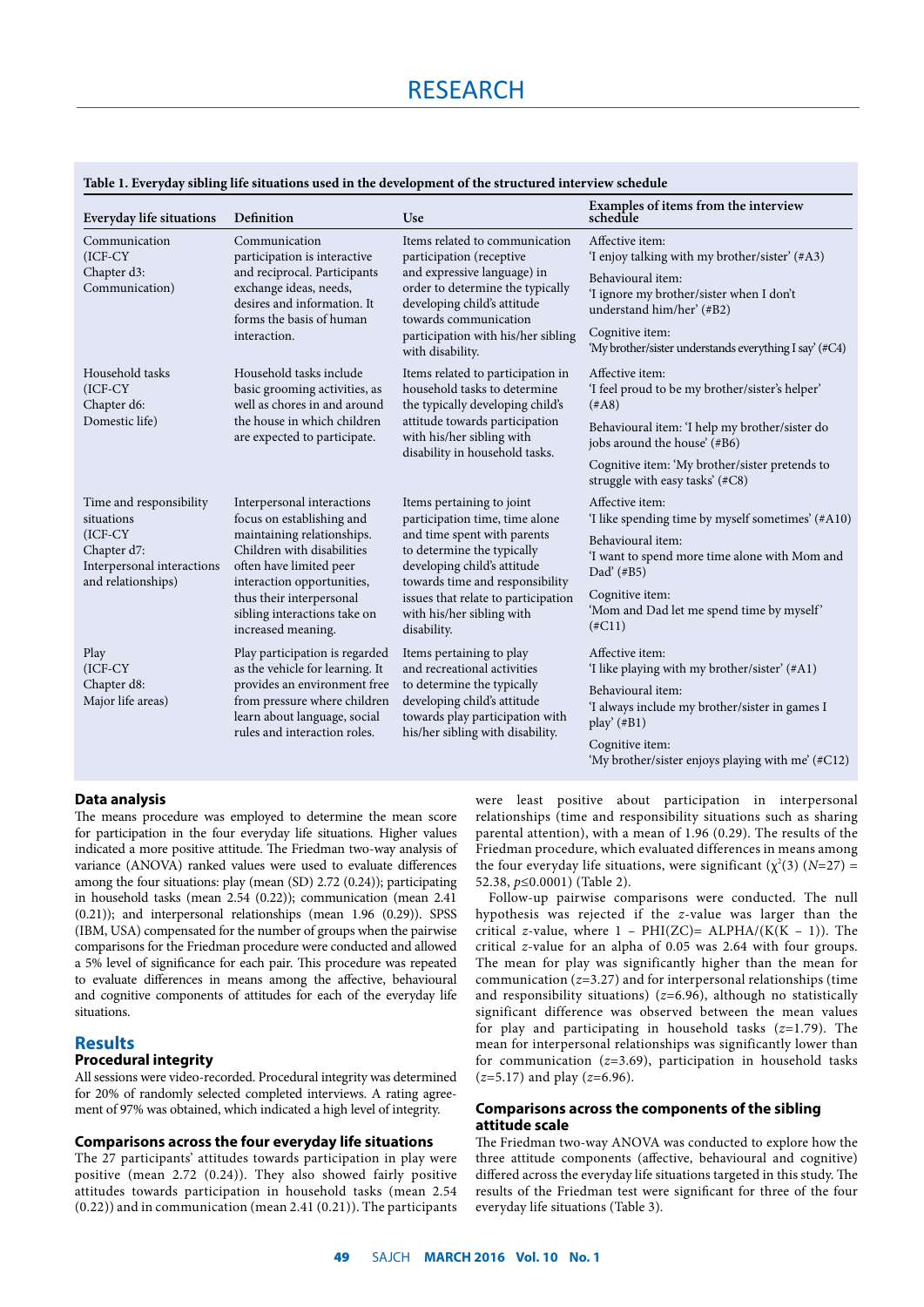**Table 2. Comparison of the attitude means obtained for the four everyday life situations (***N***=27)**

| Communication<br>$(ICF-CY)$<br>Chapter d3:<br>Communication) |           | Household<br>tasks (ICF-CY<br>Chapter d6:<br>Domestic life) |      | Time and<br>responsibility<br>situations (ICF-<br>CY Chapter d7:<br>Interpersonal<br>interactions and<br>relationships) |           | Play (ICF-CY<br>Chapter d8: Major<br>life areas) |           |                         |
|--------------------------------------------------------------|-----------|-------------------------------------------------------------|------|-------------------------------------------------------------------------------------------------------------------------|-----------|--------------------------------------------------|-----------|-------------------------|
| Mean                                                         | <b>SD</b> | Mean                                                        | SD.  | Mean                                                                                                                    | <b>SD</b> | Mean                                             | <b>SD</b> | p-value                 |
| $2.41*^{b}$                                                  | 0.21      | $2.54^{ab}$                                                 | 0.22 | 1.96 <sup>c</sup>                                                                                                       | 0.29      | $2.72^a$                                         | 0.24      | $< 0.0001$ <sup>+</sup> |

\* Pairwise comparisons are significant at the *p*≤ 0.05 level in the instances where the means of life situations being compared do not contain the same postscript (e.g. communication and play).

† Significant at the *p*≤0.05 level.

**Table 3. Comparison between attitude components in the four everyday life situations**   $(N=27)$ 

|                                                                                                                     | Affective      |           | Behavioural    |           | Cognitive      |           |                    |  |
|---------------------------------------------------------------------------------------------------------------------|----------------|-----------|----------------|-----------|----------------|-----------|--------------------|--|
| Everyday life situations                                                                                            | Mean           | <b>SD</b> | Mean           | <b>SD</b> | Mean           | <b>SD</b> | <i>p</i> -value    |  |
| Communication<br>$(ICF-CY)$<br>Chapter d3:<br>Communication)                                                        | $2.44^{*ab}$   | 0.36      | $2.67^{\circ}$ | 0.62      | $2.35^{b}$     | 0.31      | $0.0316^{\dagger}$ |  |
| Household tasks<br>(ICF-CY)<br>Chapter d6: Domestic life)                                                           | $2.89^{a}$     | 0.29      | $2.79^{a}$     | 0.32      | $1.81^{b}$     | 0.57      | $0.0001^*$         |  |
| Time and responsibility<br>situations<br>(ICF-CY<br>Chapter d7: Interpersonal<br>interactions and<br>relationships) | $1.99^{\rm a}$ | 0.33      | $1.74^a$       | 0.94      | $2.04^{\circ}$ | 0.55      | 0.2091             |  |
| Play<br>$(ICF-CY)$<br>Chapter dl. Major life great)                                                                 | $2.84^{ab}$    | 0.25      | $2.41^a$       | 0.59      | $2.85^{b}$     | 0.33      | $0.0176^{\dagger}$ |  |

Chapter d8: Major life areas)

\* Pairwise comparisons are significant at the *p*≤ 0.05 level in the instances where the means of life situations being compared do not contain the same postscript (e.g. communication and play).

† Significant at the *p*≤0.05 level.

Follow-up pairwise comparisons were conducted for communication, play and household tasks. The null hypothesis was rejected if the *z*-stat was larger than the critical *z*-value, where  $1$  – PHI(ZC)= ALPHA/(K(K – 1)). The critical *z*-value for an alpha of 0.05 was 2.39 with three groups. With regard to communication, the behavioural component was significantly higher than the cognitive component (*z=*2.59). However, the affective component did not differ significantly from the behavioural component and neither did the affective and cognitive components differ. The analysis of the items related to participation in household tasks indicated a significant difference between the behavioural and cognitive component (*z=*4.35) and also between the affective and cognitive components (*z=*4.83), but not between the affective and behavioural components. Both the affective and behavioural components were higher than

the cognitive component. In play, the results indicated that the cognitive component was significantly higher than the behavioural component (*z=*2.59), but that there was no difference between the affective and behaviour components and neither between the affective and the cognitive components.

#### **Discussion**

The rating of the affective component was high for all the everyday life situations and no statistically significant difference was observed. Earlier research reported that siblings of children with disabilities displayed significantly more nurturing behaviours than siblings of children without disabilities,<sup>[17]</sup> and that they were kinder and more positive toward their siblings with disability than toward their typically developing siblings.<sup>[4]</sup> Similarly, Caro and Derevensky $^{[18]}$  reported frequent displays of spontaneous affectionate behaviour during

sibling interactions. Results from the present study concur with research evidence, which suggests that the presence of a disability within a sibling relationship increases the likelihood of a more positive sibling affect.

Rating the cognitive and behavioural components across the everyday life situations indicated a statistically significant difference between the behavioural and the cognitive components across three of the everyday life situations (play, communication and household tasks). The mean value for the cognitive component was higher than the behavioural component in both play and interpersonal relationships (time and responsibility situations such as sharing parental attention). The mean for the behavioural component was higher than the cognitive component for communication participation and participation in household tasks.

In exploring these results, it becomes necessary to incorporate the constructs of engagement and flow (as a measure of cognitive involvement). Participation in play as an everyday life situation requires high levels of engagement in activities that are intrinsically motivating and within the child's initial competence, experience and interests.[19] Furthermore, play requires a high level of voluntary control, once again suggesting high levels of cognitive involvement in a functional context. The same holds true for interpersonal relationships (time and responsibility situations), which focus on establishing and maintaining relationships in the context of an individual's social roles. When determining the level of cognitive involvement in the everyday life situations of participating in communication interactions and household tasks, it becomes clear that both of these situations require lower levels of cognitive involvement, because the activities that establish these everyday life situations require more 'doing' (behavioural component) than 'thinking' (cognitive component). It was evident from the present study that a measure (such as an attitude measure) that expresses the degree of cognitive involvement in everyday life situations in an ICF-CY domain could be used to make recommendations in respect of family-focused, activity-based interventions.

Sibling relationships are one of the key relationships in which children acquire and develop many social and cognitive skills. If clinicians are able to identify specific everyday life situations in which cognitive involvement of both siblings is high, e.g. during play interactions, these situations could be used as contexts to coach older siblings to model specific communication strategies, e.g. key word signing or using augmentative and alternative communication systems and strategies. This would support